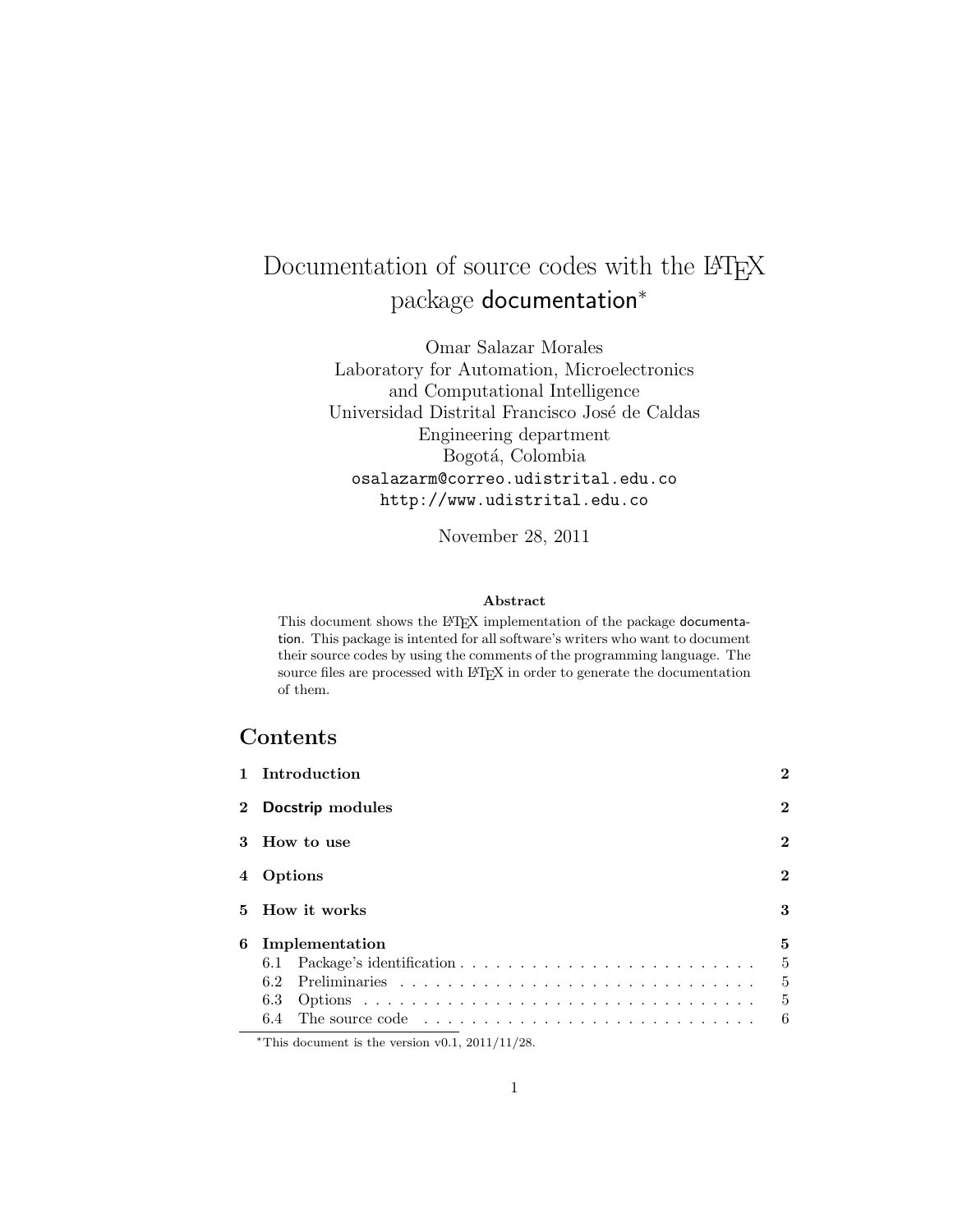## 1 Introduction

On environments of software developtment is necessary to make the documentation of the source code according to its last modification. Sometimes, this is not easy, because of documentation and source code are written on different files.

In order to avoid this situation, where a software maker have to write two different files, L<sup>A</sup>TEX gives the possibility to handle an unique file where source code and documentation are together. Through the documentation package a software maker can write the source code for his application, and inside of its comments, he can document it. It's only neccessary to put L<sup>A</sup>TEX commands inside the comments of the source files. Source files are then proccesed by LAT<sub>EX</sub> to get a beautiful document (PDF, DVI, PS, ...)

The real advantage of this technique is that LAT<sub>EX</sub> will be present to handle all the documentation. If a software maker wants to put a complex formula where he explains a difficult algorithm, then he will be able to do it in the usual way with L<sup>A</sup>TEX commands.

# 2 Docstrip modules

This package has been developed with the typical L<sup>A</sup>TEX's documentation techniques. Docstrip has been used for the preparation of the source code of the package and its documentation.

The following docstrip modules were implemented to generate the different files of this project.

| Option Result |                                                                       |
|---------------|-----------------------------------------------------------------------|
| sty           | It generates the package's file *.sty                                 |
| drv           | It generates the LAT <sub>F</sub> X documentation's master file *.drv |

### 3 How to use

\usepackage This package is used in the usual way. You should use the \usepackage command in the preamble of your master's documentation file as follows

\usepackage[<options>]{documentation}

The  $\zeta$ -spotions are presented in the next section.

# 4 Options

- java java option is used when JAVA language is used. In this programming language the comment's character is // when one-line's comments are needed. If multi-line's comments are needed then /\* and \*/ are neccessary. Then, all the comments inside your JAVA code have to start with  $//$ , or to be enveloped with  $/*$  and  $*/$ .
	- c c option is used when C language is used (or any of its variants like  $C++$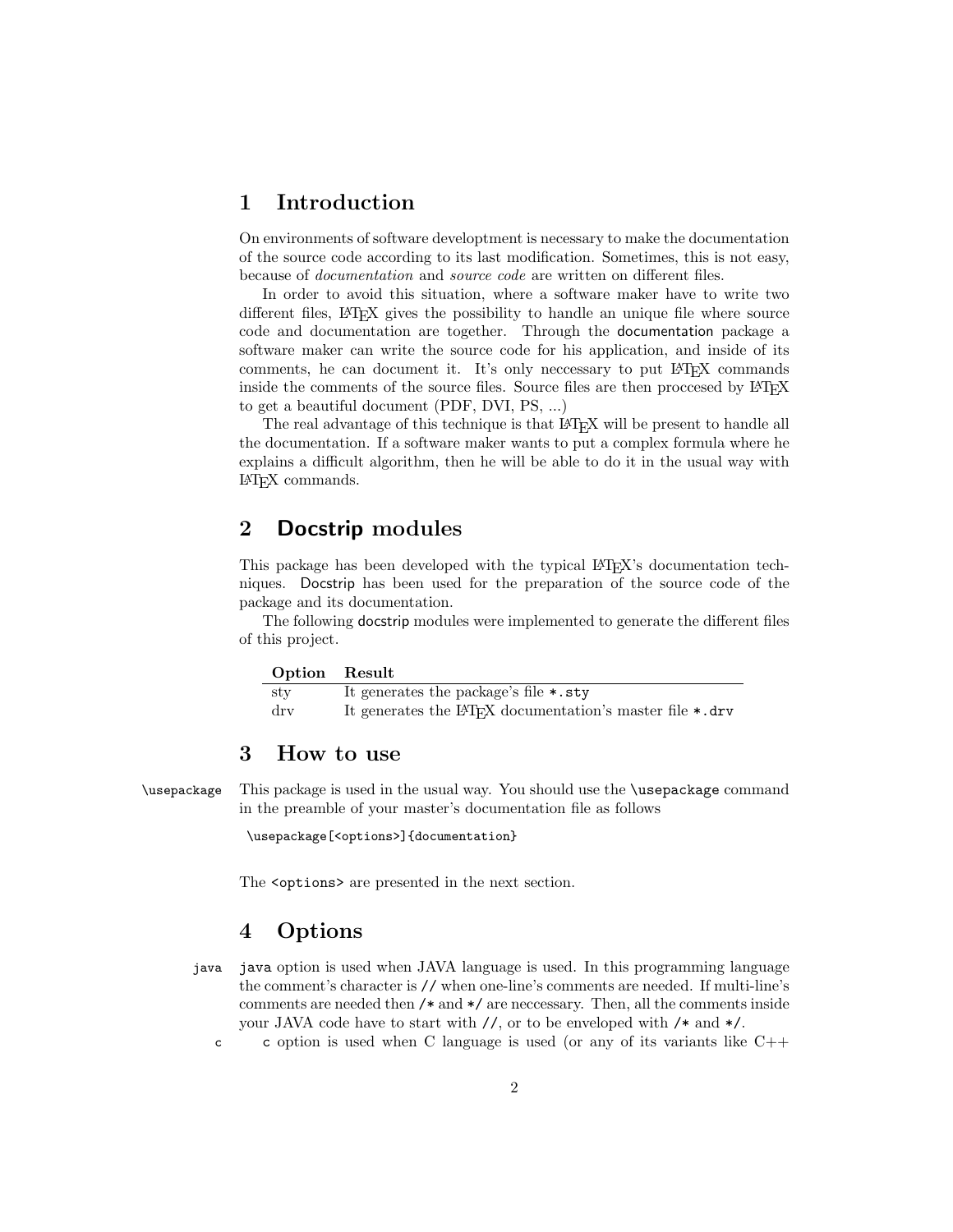or  $C#$ ). This is the default option. This programming language uses the same comment's character as JAVA language, then, this option is the same as java.

assembler assembler option is used when assembler language is used, for example, when you are programming microcontrollers. In this programming language the comment's character is semicolon  $(i)$ . All the comments (line-by-line) inside your assembler code have to start with ;

# 5 How it works

1. You should create your source code as usual in C,  $C_{++}$ ,  $C_{+}$ , JAVA or assembler languages (this step is done inside an IDE (Integrated Development  $\text{Environment}^{1}$ ). These programming languages use the following comment's characters

| Programming                        | Comment's | Name of comment's                    |
|------------------------------------|-----------|--------------------------------------|
| language                           | character | character                            |
| $C, C++, C#, JAVA$ // or /* and */ |           | Double slash or slash with a sterisk |
| Assembler                          |           | Semicolon                            |

2. Now, you can add the documentation of your source code inside the comments. You can use LATEX commands as usual. You should think that you are writing a L<sup>A</sup>TEX document. If you need to use the comment's character inside your source code, then you will be able to use a LAT<sub>EX</sub> command as is shown in the following table

| Programming language Character LAT <sub>F</sub> X command |        |    |
|-----------------------------------------------------------|--------|----|
| $C, C++, C\#, JAVA$                                       |        |    |
| $C, C++, C\#, JAVA$                                       | $\ast$ | ∖∗ |
| Assembler                                                 |        |    |

3. Any piece of source code have to be enveloped by \begin{sourcecode} and \end{sourcecode}. Just before of these two LATEX commands, you have to put your comment's character without spaces. In C or JAVA, you have to use // before \begin{sourcecode} and \end{sourcecode}. For example, if you are writing a C code, then a piece of source code looks like

/\*

This is helloworld.c

Comments with \LaTeX{} commands...

```
*/
//\begin{sourcecode}
#include<stdio.h> // Header file
//\end{sourcecode}
```
<sup>&</sup>lt;sup>1</sup>Typical IDEs are *KDevelop* on Linux systems, *Eclipse* on Windows systems or *Microsoft* Visual Studio on Windows systems. Be careful when you're saving your source files on these IDEs. You should guarantee that they have the right coding as ASCII files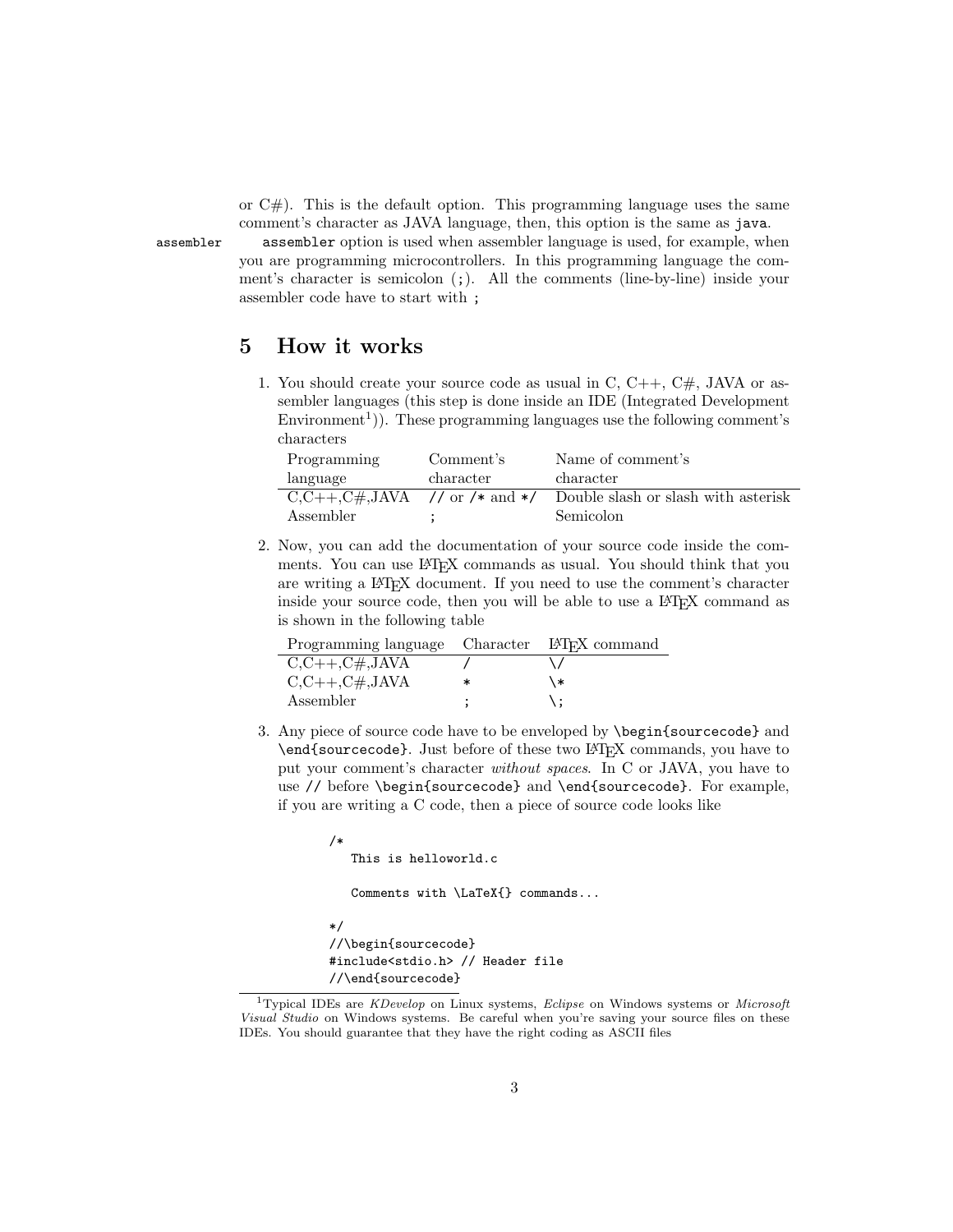```
//
// More comments with \LaTeX{} commands...
//
//\begin{sourcecode}
void main (void)
{
  printf("Hello world!\n"); // "Hello world" message
}
//\end{sourcecode}
/*
  More comments with \LaTeX{} commands...
*/
```
In C or JAVA you can use // or /\* and \*/ to add comments, but you have to use // before \begin{sourcecode} and \end{sourcecode}.

4. You can add a master's documentation file (\*.tex) in your IDE. In the preamble of this file you have to use \usepackage[<options>]{documentation}. Now, you can read all your source files of your project with the L<sup>A</sup>T<sub>EX</sub> command \inputsourcecode{<source file>} where <source file> is the path of your source file with its extension<sup>2</sup>.

For the previous example, this file looks like

```
%
% This is dochelloword.tex
%
\documentclass{article}
\usepackage[c]{documentation} % Needed
\begin{document}
\inputsourcecode{helloworld.c} % input your source code
\end{document}
```
You can use any LAT<sub>EX</sub> class (for example, article, book, report, ...) and any number of \inputsourcecode commands in order to read any number of source files.

5. Run L<sup>A</sup>TEX as usual to get the documentation of your source code. In the previous example, run dochelloword.tex through LAT<sub>E</sub>X. \inputsourcecode will read your source files and it will extract the documentation from the comments.

<sup>2</sup>Extension is needed because of some IDEs create different files with the same name and different extensions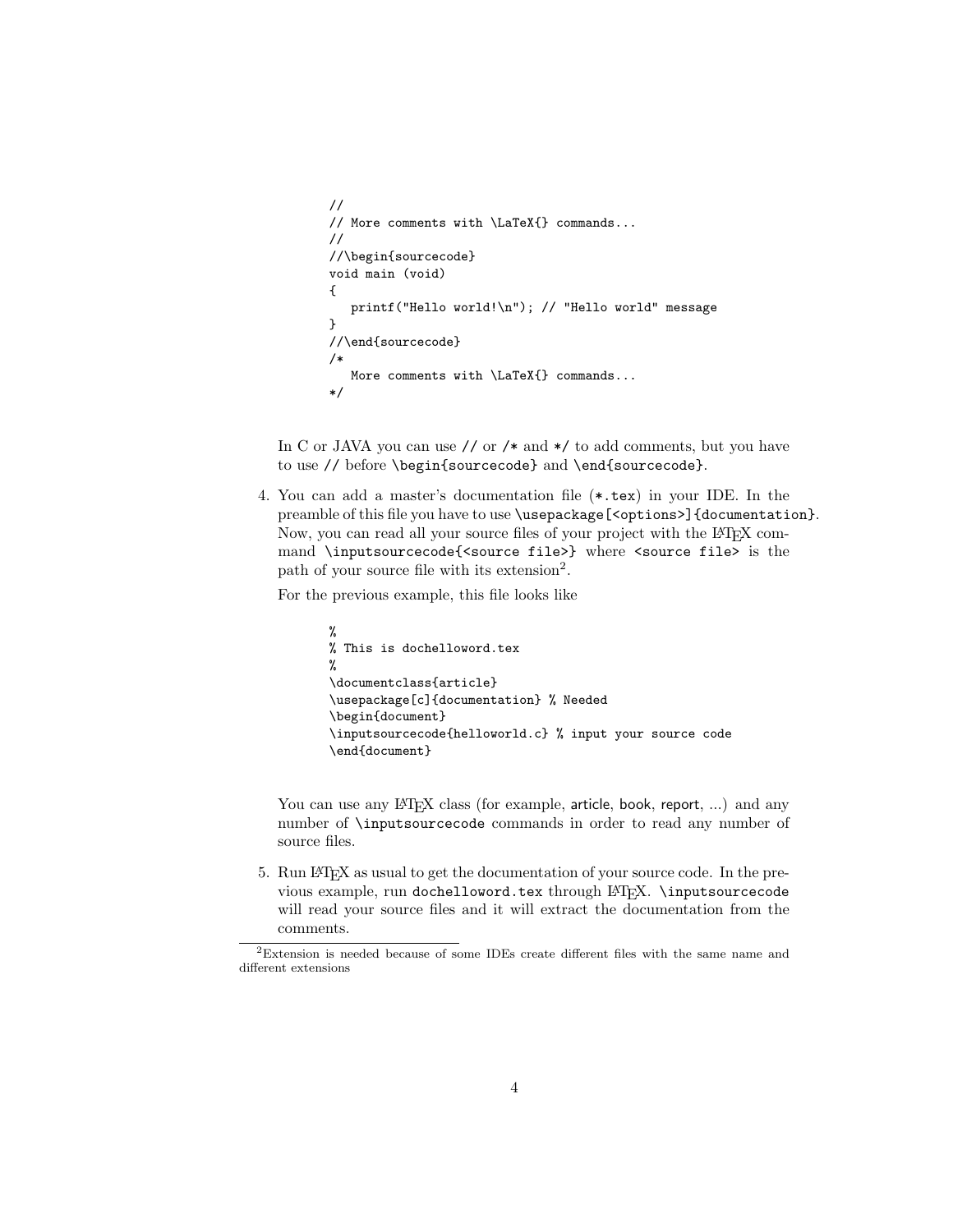### 6 Implementation

#### 6.1 Package's identification

\NeedsTeXFormat \ProvidesPackage Package documentation was created to use it with  $\angle LFT$ <sub>E</sub>. 1 %<\*sty> 2 \NeedsTeXFormat{LaTeX2e}%

3 \ProvidesPackage{documentation}%

4 [2011/11/28 v0.1 Make the documentation for your source code]%

#### 6.2 Preliminaries

\ifDOC@javalang \ifDOC@Clang \ifDOC@assemblerlang

The boolean variables \ifDOC@...lang are used to determine which programming language is especified by the user according to the following table.

| Variable             | Programming language |
|----------------------|----------------------|
| \ifDOC@javalang      | JAVA                 |
| \ifDOC@Clang         | C (or C++ and C#)    |
| \ifDOC@assemblerlang | Assembler            |

These variables begin with a false value.

5\newif\ifDOC@javalang \DOC@javalangfalse 6 \newif\ifDOC@Clang \DOC@Clangfalse

7 \newif\ifDOC@assemblerlang\DOC@assemblerlangfalse

#### 6.3 Options

java java option calls all the necessary code which is needed to make the documentation for JAVA language. This programming language uses the comment's characters // for one-line's comments and  $/*...*/$  for multi-line's comments.

This option gives true value to \ifDOC@javalang and false to others. Inside this option, \DOC@changeccofcommentchar and \DOC@definecsofcommentchar are defined in order to change the \catcode of / and \* as desire, and to define the macros  $\setminus$  and  $\setminus *$  to print / and \* inside the text of the source files.

```
8 \DeclareOption{java}{%
9 \DOC@javalangtrue \DOC@Clangfalse
10 \DOC@assemblerlangfalse
11 \gdef\DOC@changeccofcommentchar#1{\catcode'/=#1
12 \{\text{catcode}^* \neq \text{1}\}13 \gdef\DOC@definecsofcommentchar{\chardef\/='/
14 \{\char`{the}\@{}
```
c This option is almost the same as java.

15 \DeclareOption{c}{%

- 16 \DOC@javalangfalse \DOC@Clangtrue
- 17 \DOC@assemblerlangfalse
- 18 \gdef\DOC@changeccofcommentchar#1{\catcode'/=#1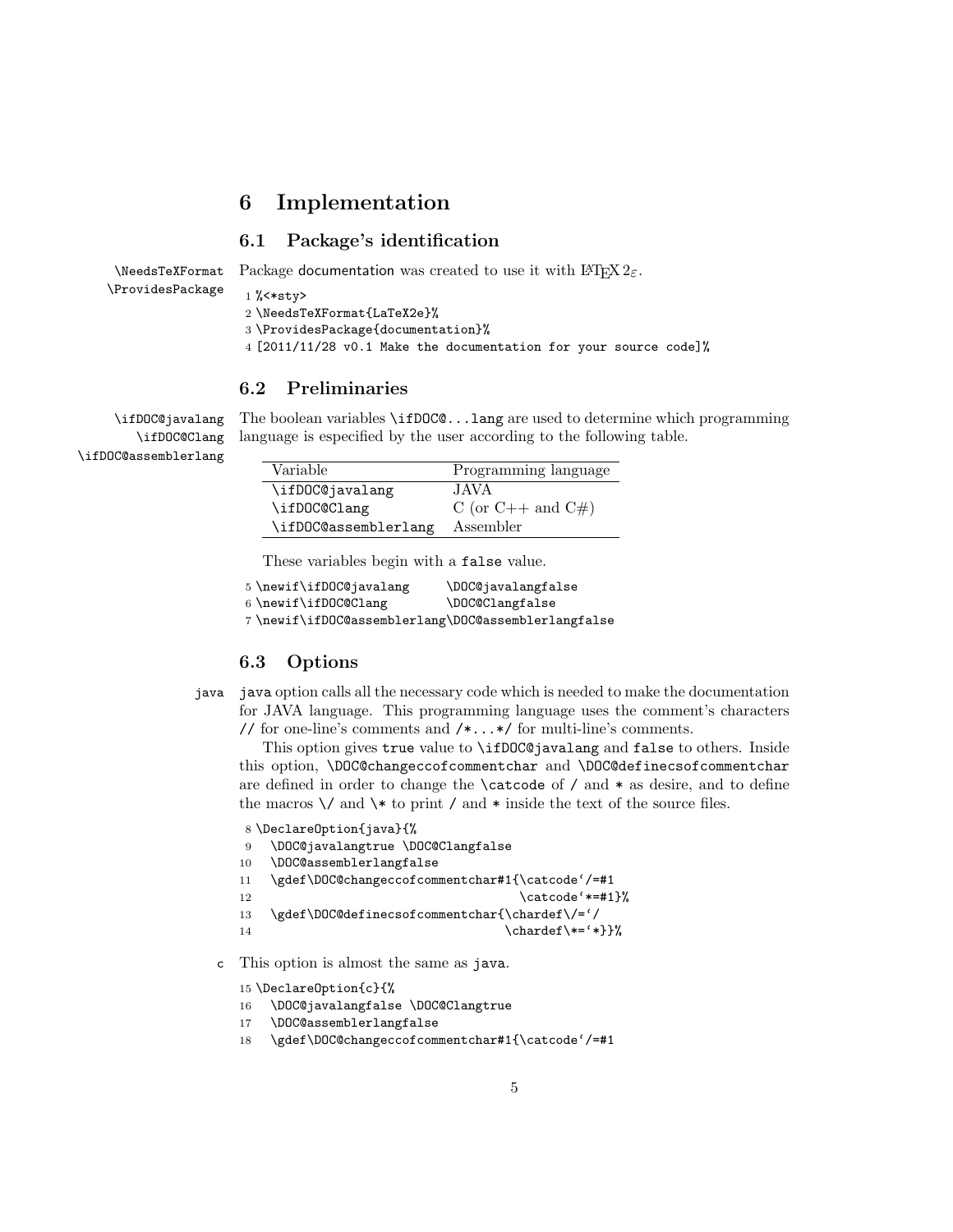| -19 | \catcode'*=#1}%                               |
|-----|-----------------------------------------------|
| -20 | \gdef\DOC@definecsofcommentchar{\chardef\/='/ |
| -21 | $\char`>chardef\*=`\*}$                       |

assembler assembler option calls all the necessary code which is needed to make the documentation for assembler language. This programming language uses the comment's characters ; for all kind of comments.

> This option gives true value to \ifDOC@assemblerlang and false to others. Inside this option, \DOC@changeccofcommentchar and \DOC@definecsofcommentchar are defined in order to change the \catcode of ; as desire, and to define the macro \; to print ; inside the text of the source files.

- 22 \DeclareOption{assembler}{%
- 23 \DOC@javalangfalse \DOC@Clangfalse
- 24 \DOC@assemblerlangtrue
- 25 \gdef\DOC@changeccofcommentchar#1{\catcode';=#1}%
- 26 \gdef\DOC@definecsofcommentchar{\chardef\;=';}}%

All the other options which are specified by the user, but which are not defined, give an error message as unknown options.

- 27 \DeclareOption\*{%
- 28 \PackageError{documentation}%
- 29 {Unknown option '\CurrentOption'}%
- 30 {See the documentation for more details}}%

Now, it's necessary to process all the options which were especified by the user. c option is used as the default.

31 \ExecuteOptions{c}\ProcessOptions\relax

#### 6.4 The source code

sourcecode \begin{sourcecode} and \end{sourcecode} is the way as an user gives the source code for his application. All source code has to be enveloped with this environment in order to write it verbatim. The real difference with respect to verbatim is that sourcecode recognizes the comment's character of the programming language. This environment permits to write the comment's character inside without any special LATEX command (like  $\setminus$ ,  $\setminus$ or  $\langle \cdot, \cdot \rangle$ . The only restriction is that you have to use the comment's character of your programming language just before \begin{sourcecode} and \end{sourcecode} without spaces between them. sourcecode uses the internal macros \@verbatim, \frenchspacing, \@vobeyspaces, \if@newlist, \leavevmode and \endtrivlist. See ltmiscen.dtx for more details.

```
32 \def\sourcecode{\DOC@changeccofcommentchar{12}%
33 \@verbatim \frenchspacing\@vobeyspaces \DOC@sourcecode}%
34 \def\endsourcecode{\if@newlist \leavevmode\fi\endtrivlist}%
```
\DOC@sourcecode \DOC@sourcecode recognizes the beginning and the end of the real source code by using the comment's character of your programming language. Then, this macro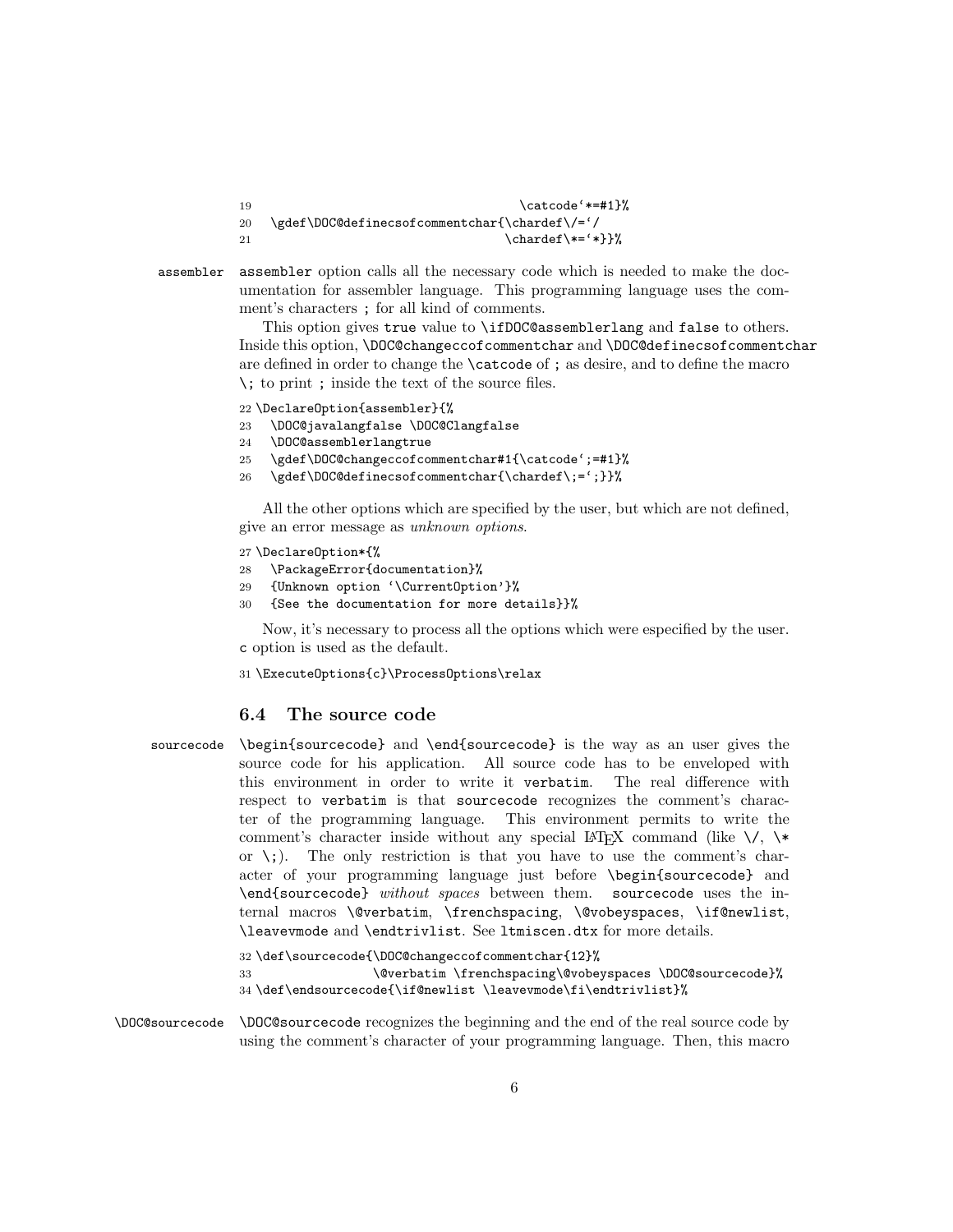depends on the language. This macro begins changing some \catcodes of some characters because it's needed to say to L<sup>A</sup>TEX where is the end of the source code. This is done inside a group because it's needed to keep local all changes.

 \begingroup \catcode'|=0 \catcode'[= 1  $37 \ \text{catcode'}=2 \ \text{catcode'}\{=12$  \catcode'\}=12 \catcode'\\=12 |catcode'/=12 |catcode';=12

Now, \DOC@sourcecode is defined according to the language. It's needed to say to L<sup>A</sup>TEX that source code will finish with the comment's character of the programming language which is followed by \end{sourcecode} without spaces. At the end, the group is closed.

```
40 |ifDOC@javalang
41 |gdef|DOC@sourcecode#1//\end{sourcecode}[#1|end[sourcecode]]%
42 |fi
43 |ifDOC@Clang
44 |gdef|DOC@sourcecode#1//\end{sourcecode}[#1|end[sourcecode]]%
45 |fi
46 |ifDOC@assemblerlang
47 |gdef|DOC@sourcecode#1;\end{sourcecode}[#1|end[sourcecode]]%
48 |fi
49 |endgroup
```
\inputsourcecode This is the way as an user \inputs his source code. This command uses the classical \input L<sup>A</sup>TEX command. It begins with the definition of \DOC@path as the path of the source file. \DOC@path is necessary because of UNIX systems use / as a delimiter on its directory tree (for example /usr/share/local/), and JAVA and C use the same character as comment's character. Everything is done inside a group.

```
50 \def\inputsourcecode#1{%
51 \begingroup
```

```
52 \def\DOC@path{#1}%
```
Now, it's time to define the right command secuence if an user wants to print the comment's character inside the documentation, also, it's changed the \catcode of the comment's character which is treated as an space (catcode 10).

```
53 \DOC@definecsofcommentchar
```

```
54 \DOC@changeccofcommentchar{10}%
```
At the end, the source file is red. Notice that \inputsourcecode keeps all changes local. Then, your source file doesn't affect any other part of your LATEX document.

```
55 \expandafter\input\DOC@path
56 \endgroup}%
57 \langle/sty\rangle
```